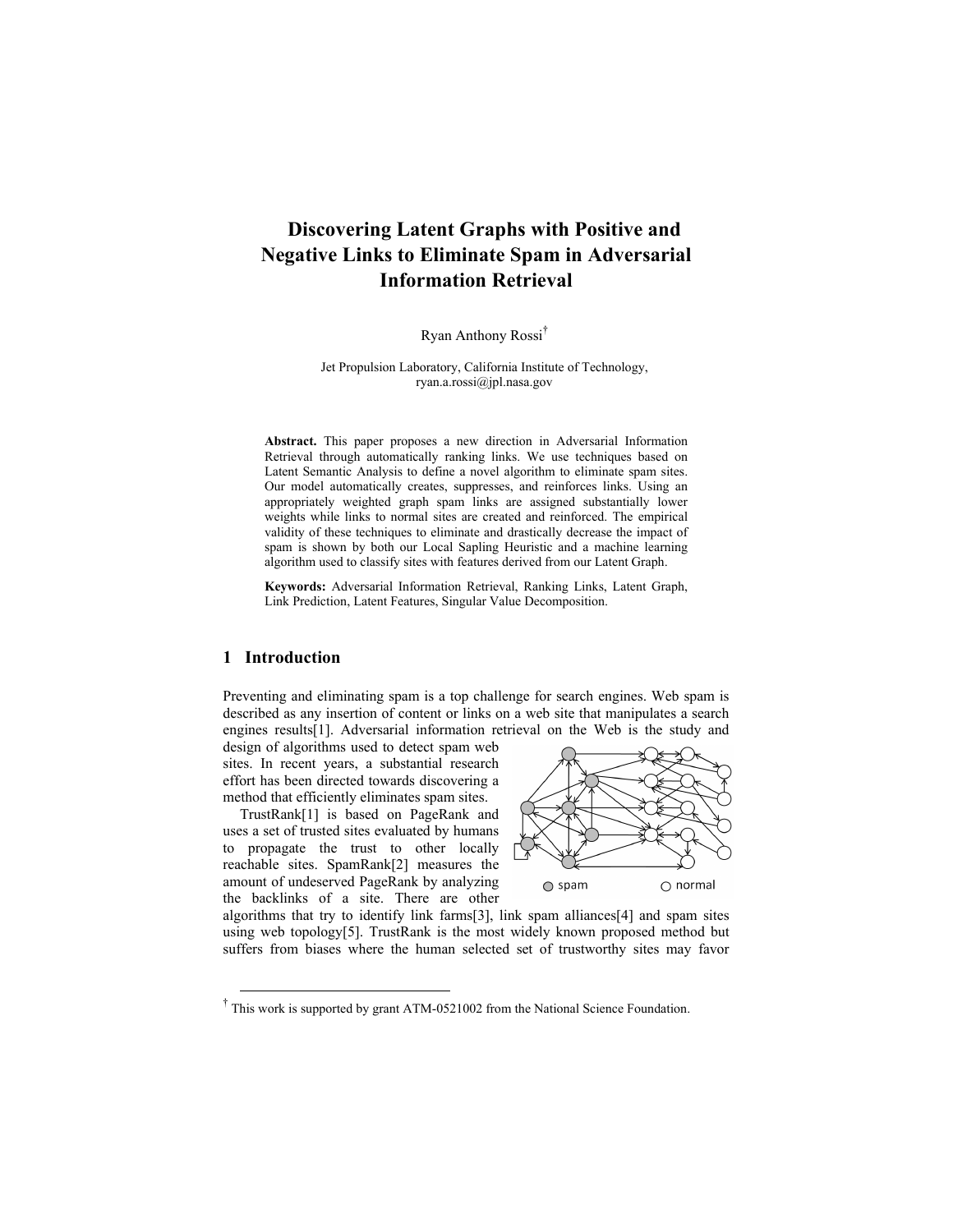certain communities over others. TrustRank also does not detect spam sites but assigns them a lower PageRank value.

Our paper provides a new direction in Adversarial Information Retrieval by *ranking links* instead of the traditional approaches of ranking sites or using textual features for classification. We use Latent Semantic Analysis and other related techniques to eliminate and lessen the impact of spam links using the web graph. Our model creates, reinforces, and suppresses links. Spam links are given lower weights while normal links are reinforced based on the structure of spam sites and communities. The creation of links reinforces the normal sites increasing accessibility. Surfing [6] from any site (spam or normal) by following the maximum weighted link will bring the user to normal sites. We define a link analysis algorithm called Local Sapling Heuristic to use as a basis to rank spam sites and validate our techniques. Finally using an automated classification algorithm with weighted linkbased features derived from our Latent Graph we classify 90.54% of the sites correctly.

#### **2 Local Sapling Heuristic**

The PageRank algorithm is a direct application of the Ergodic Theorem and Kirchhoff's Matrix Tree Theorem [6].

We define a new algorithm that uses the local structure around a site to provide a ranking of sites as this proves to be more useful than a global ranking of sites in the light of spam. The justification being that the properties of a site are often correlated with neighboring sites. Furthermore, the local sapling heuristic provides a good indication of authoritativeness[7] while accessing only the local k-neighborhood around a site and is therefore more efficient to compute for large graphs. The Local Sapling Heuristic is defined as follows:

$$
r = \sum_{n=1}^{k} \frac{\alpha M^n}{n}
$$
 (1)

where M is the adjacency matrix,  $\alpha$  is a unit vector and k is the depth of the Local Sapling Heuristic. We typically chose k to be five.

Local Sapling Heuristic has several advantages over HITS[7], PageRank[8] and SALSA[9] such as stability, robust to tightly knit communities, rank sinks, dangling links, and it is very efficient. We take advantage of the heuristic not only to rank sites but also to derive features from our Latent Graph.

#### **3 Latent Semantic Analysis of the Web**

In the task of detecting spam sites we have both content features as well as the associated web graph at our disposal. One could apply related techniques described in [10] to extract textual relationships and eventually spam signatures that could be combined with this work to build a more robust spam detection system. In this work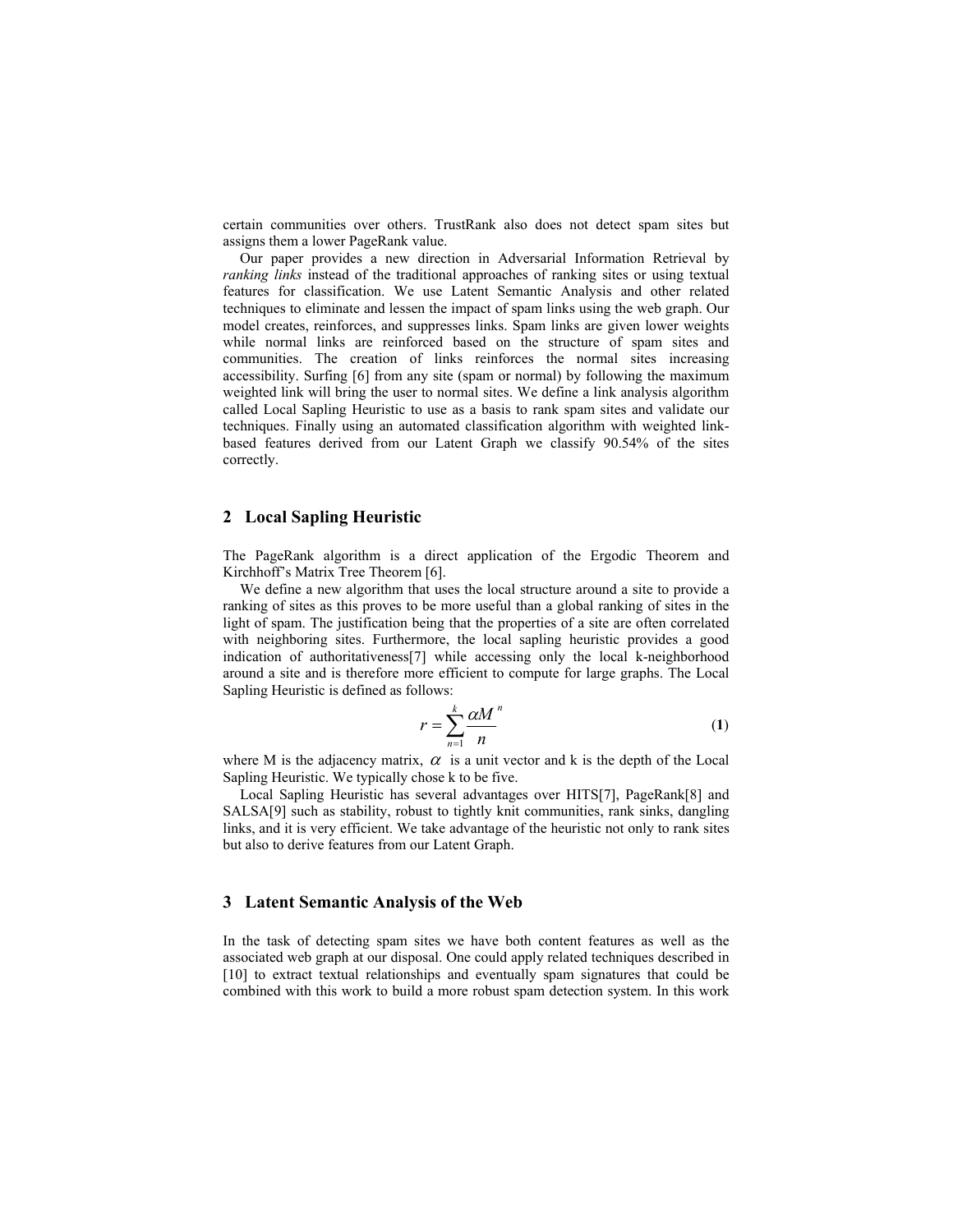we use only the web graph to extract latent relationships between the sites that inherently allow us to eliminate spam sites and spam communities.

The dataset we used is from the Web Spam Challenge [11] and is considered a benchmark for web spam detection. We start with a web graph. Let  $G = (V,E)$  denote a directed graph, where V is the set of web sites and every link  $(x, y) \in E$  corresponds to a link from site x to site y. There are 9072 sites in our graph where 1934 are spam and 7138 are normal sites. The web graph G is represented as an adjacency matrix M, where  $M_{i,j} = 1$  if there is a link from site i to site j, and  $M_{i,j} = 0$  if there is no link between site i and j.

Let  $M \in \mathbb{R}^{n \times m}$ , we decompose M into three matrices using Singular Value Decomposition:

$$
M = U S VT
$$
 (2)

where  $U \in \mathbb{R}^{n \times m}$ ,  $S \in \mathbb{R}^{m \times m}$  and  $V^T \in \mathbb{R}^{m \times m}$ . The matrix S contains the singular values located in the  $[i, i]_{1,\dots,n}$  cells in decreasing order of magnitude and all other cells contain zero. The eigenvectors of  $MM<sup>T</sup>$  make up the columns of U and the eigenvectors of  $M<sup>T</sup>M$  make up the columns of  $\hat{V}$ . The matrices U and V are orthogonal, unitary and span vector spaces of dimension n and m, respectively. The inverses of U and V are their transposes.  $\overline{10}$ 

$$
\begin{bmatrix}\n| & | & | \\
d_1^h d_2^h \cdots d_k^h \\
| & | & | \n\end{bmatrix}\n\begin{bmatrix}\ns_1 & 0 & 0 & 0 \\
0 & s_2 & 0 & 0 \\
0 & 0 & \ddots & 0 \\
0 & 0 & 0 & s_k\n\end{bmatrix}\n\begin{bmatrix}\n-d_1^a \\
-d_2^a \\
\vdots \\
-d_k^a \\
d_k^a\n\end{bmatrix}
$$

The columns of U are the *principal directions of the hubs* and the rows of  $V<sup>T</sup>$  are the *principal directions of the authorities*. The principal directions are ordered according to the singular values and therefore according to the importance of their contribution to M. The singular value decomposition is used by setting some singular values to zero, which implies that we approximate the matrix M by a matrix:

$$
M_k = U_k S_k V_k^T \tag{3}
$$

A fundamental theorem by Eckart and Young[13] states that  $M_k$  is the closest rank-k least squares approximation of M. The error approximating M by  $M_k$  is given by

$$
||M - M_k||_F = \min_{rank(B) \le k} ||M - B||_F = \sqrt{\sigma_{k+1}^2 + ... + \sigma_{rM}^2}
$$
(4)

The theorem can be used in two ways. To reduce noise by setting insignificant singular values to zero or by setting the majority of the singular values to zero and keeping only the few influential singular values in a manner similar to principal component analysis. In Latent Semantic Analysis we extract information about the relationships between sites as they change when we set all, but the most significant, singular values to zero. The singular values in S provide contribution scores for the principal directions in U and  $V<sup>T</sup>$ .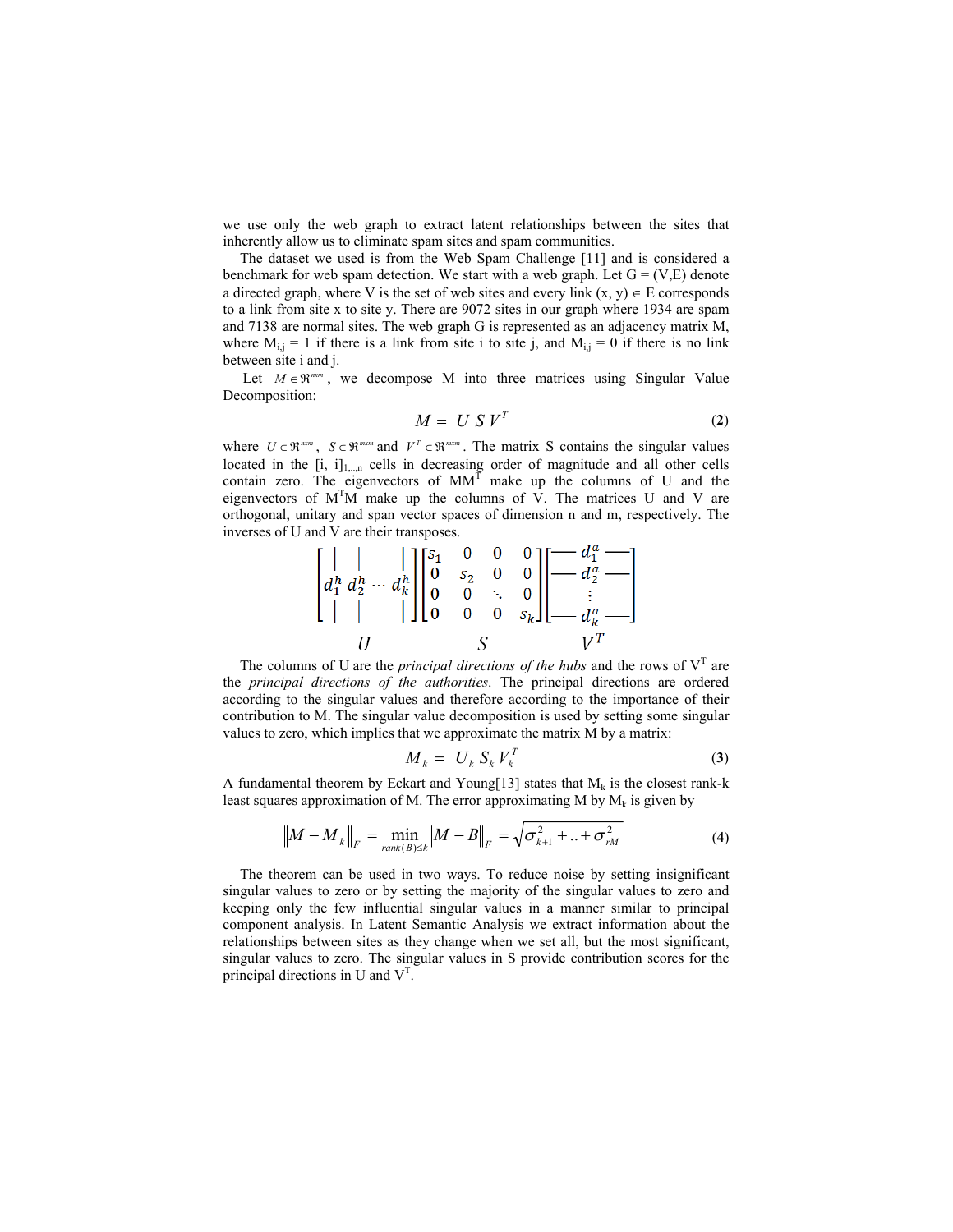We use the terminology "principal direction" for the following reason. In zoomed clusters [15] it was shown that (assuming unit vectors) the principal eigenvector is an 'iterated centroid' where outliers are given a decreasing weight.

$$
C_{\infty} = \lim_{n \to \infty} (M^T M)^n e \tag{5}
$$

The iterative centroid is the reason Kleinberg's HITS algorithm favors the most tightly knit communities.

In this work we are only concerned with the web graph as we exploit the nature of LSA to discover latent links. Latent relationships between sites are discovered based on the structure of the normal and spam communities. We will see that over-reducing dimensionality results in a bipartite structure while reducing too little may result in the formation of cliques. Therefore, the values of S represent a measure of tightness or strongly connectedness within a given graph.

## **4 Ranking of Links**

If at the theoretical level some algorithms assume that links are given some weights or probabilities, in practice they are given a uniform probability distribution [1,2,8,9]. We compute the Singular Value Decomposition of the adjacency matrix M from the given graph G and set all but k singular values to zero. We then compute  $M_k$  a low rank approximation of M, to which corresponds a new graph  $G_k$ . Links in  $G_k$  are automatically created, reinforced, and suppressed based on the structure of the graph. It is important to note that we are not following a Markov model now because  $M_k$  is not a stochastic matrix, it even has negative numbers. It does not correspond to a Kirchhoff model either as it does not fit a conservation system.

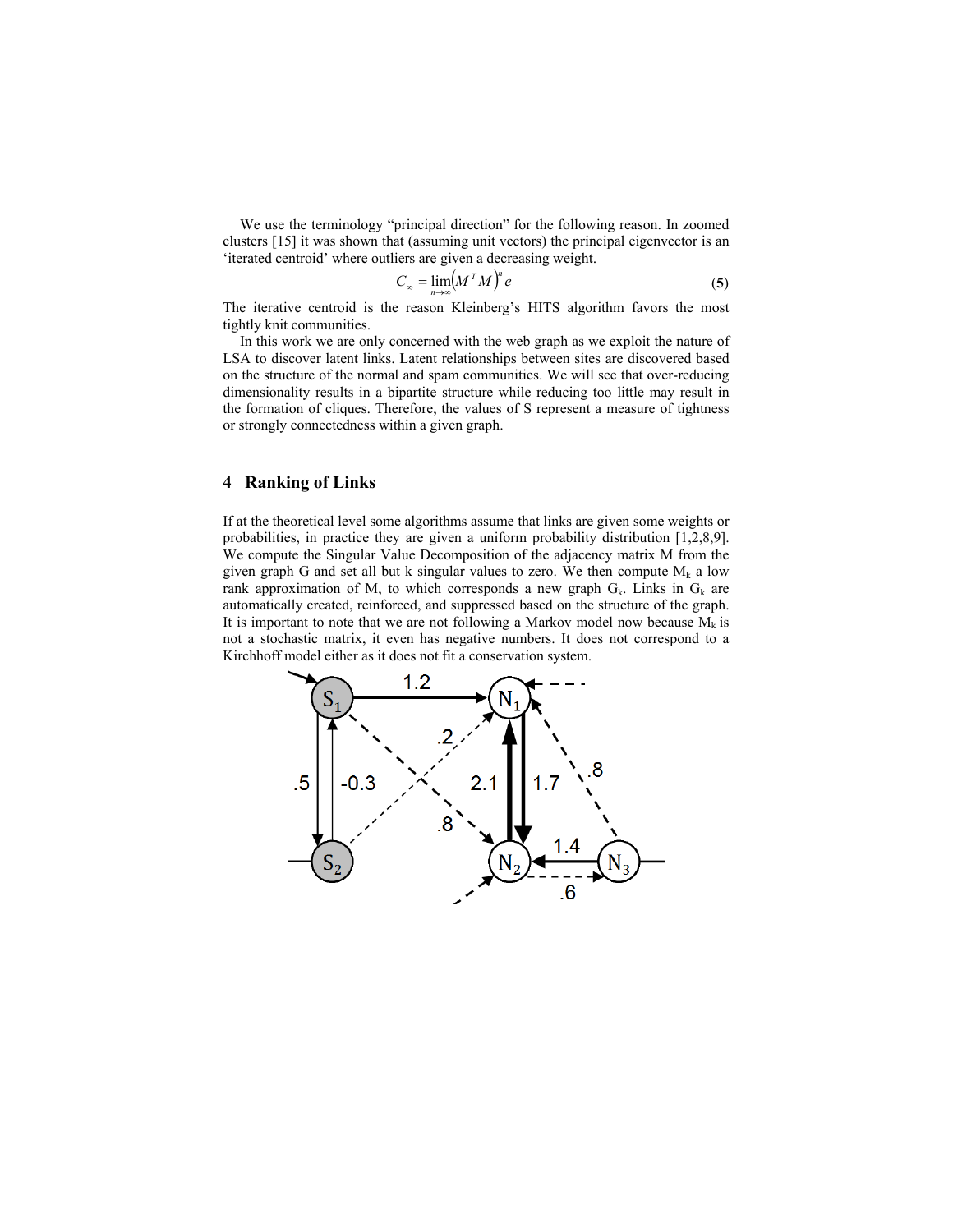**Fig. 1.** Automatic ranking of links where latent links are discovered (links are created [dashed arrows], reinforced and suppressed) between the spam sites  $\{S_1, S_2\}$  and normal sites  $\{N_1, N_2,$  $N_3$ } based on the fundamental structure of the two communities.

#### **4.1 Maximum Weighted Latent Links**

In this section we study the maximum weighted outlinks from the sites in the graphs  ${G_1, G_3, G_5, G_{10}, G_{50}}$ , and  $G_{100}$ . Informally it means we consider the sites that are the most likely to be accessible in the graph if we follow the ranking of the links. The results provide significant evidence that our Latent Graph strongly favors normal sites while essentially eliminating spam sites and communities through the suppression of their links.

**Table 1.** We select the latent link that has the maximum weight for all sites in the graphs  $\{G_1, G_2, G_3, G_4, G_5, G_6, G_7, G_8, G_9, G_9, G_{10}, G_{11}, G_{12}, G_{13}, G_{14}, G_{15}, G_{16}, G_{17}, G_{18}, G_{19}, G_{10}, G_{11}, G_{12}, G_{13}, G_{14}, G_{15}, G_{16},$  $G_3, G_5, G_{10}, G_{50}, G_{100}$  and count the occurence of the four cases where normal  $\rightarrow$  normal, normal  $\rightarrow$  spam, spam  $\rightarrow$  spam and spam  $\rightarrow$  normal.

| Graph             | $N \rightarrow N$ | $S \rightarrow N$ | $N \rightarrow S$ | $S \rightarrow S$ |
|-------------------|-------------------|-------------------|-------------------|-------------------|
|                   | 99.95%            | 99.80%            | 0.05%             | 0.20%             |
| Ū٦                | 100%              | 99.95%            | $0\%$             | 0.05%             |
| G٠                | 99.87%            | 99.53%            | 0.13%             | $0.47\%$          |
| $G_{10}$          | 97.54%            | 74.51%            | 2.46%             | 25.49%            |
| $\mathrm{G}_{50}$ | 98.53%            | 75.18%            | 1.47%             | 24.82%            |
| $U_{100}$         | 98.75%            | 73.68%            | 1.25%             | 26.32%            |

For every site we select the outlink with the maximum weight in the Latent graphs. We find that a significant amount of the spam sites have the maximum weighted outlink to themselves creating a sink. A majority of the spam sites maximum weighted outlink are to normal sites. This infers that normal communities are becoming more accessible (or stronger) as spam sites create and reinforce links to normal sites while links between spam sites are suppressed.

As for normal sites we find very few of the maximum weighted outlinks to spam sites. The majority of the normal sites that are directed to spam sites originally have no outlinks or are only pointing to spam sites. If a site has only outlinks to spam sites it should be classified as spam. The human experts may have made a mistake classifying the site. Nevertheless for the majority of normal sites the maximum weighted outlink are to other normal sites. The normal sites are reinforced and form a distinct community. One can see the maximum weighted links in the graphs point to high quality sites as indicated by the Local Sapling Heuristic.

#### **4.2 Spam Ranking: Local Sapling Heuristic**

Using our Local Sapling Heuristic paired with the Latent Graph  $G<sub>5</sub>$  (where spam links are suppressed) we rank the sites and show the position of the first ten spam sites in the ranking. The first ten spam sites to appear in the ranking of sites are at positions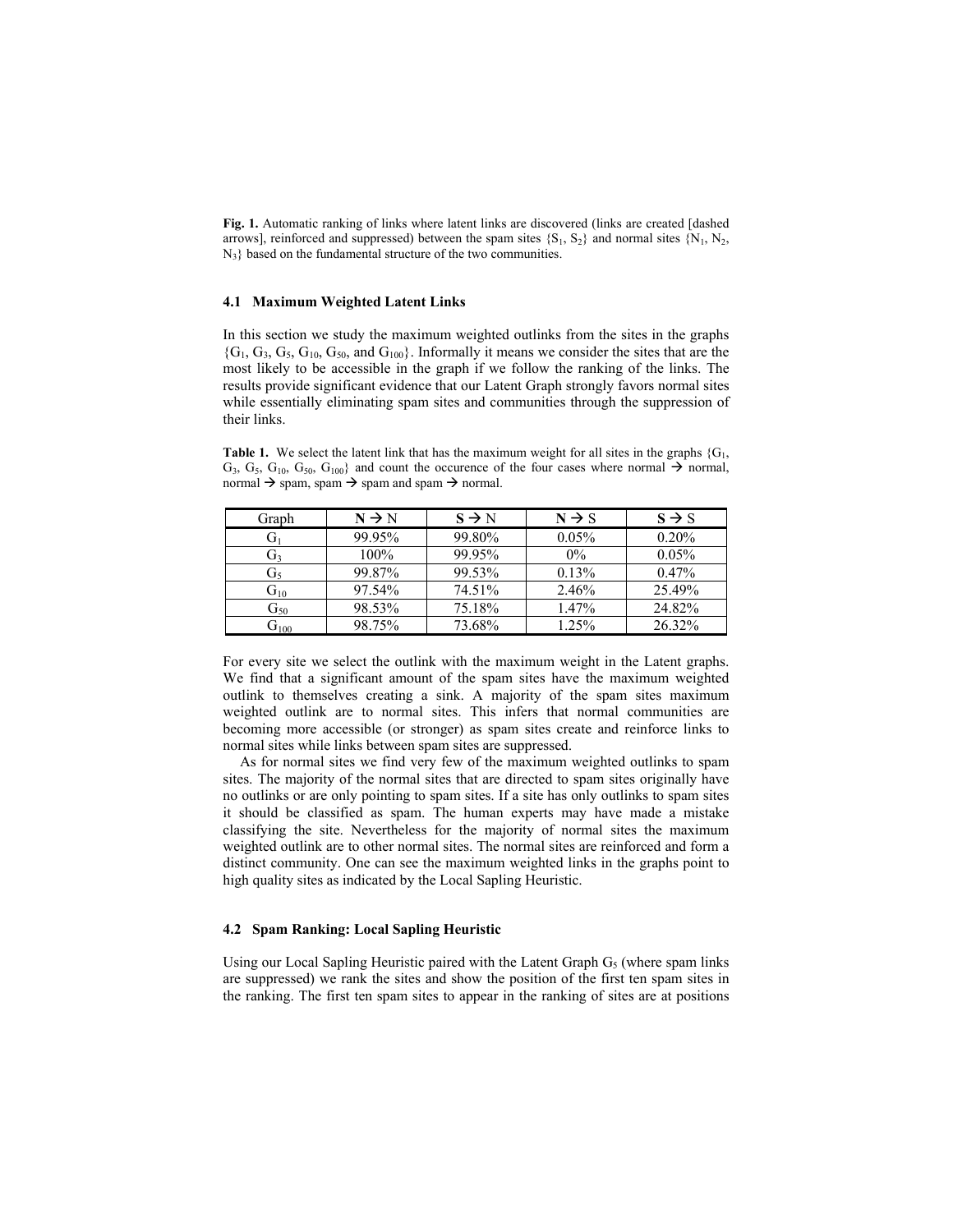{2093, 2189, 2623, 3398, 3537, 3615, 3779, 3900, 3901, 3911}. Spam sites are penalized with a substantially lower ranking. Furthermore one can see that a significant amount of spam sites are assigned a negative score.

#### **4.3 Surf Sessions of Spam and Normal Sites**

In a surf session we select spam and normal sites at random and walk the links with the maximum weight. We find three cases. In the first table we show a typical surf session starting with a normal site. It is shown that if we follow the maximum weighted link we go to other normal sites. The sites with relatively large link weights indicate very good quality sites or what we call 'metasites' and 'targets' [6] {as an example, 7756 (metasite)  $\rightarrow$  7710 (target) with weight 1.866}. In the second table it is shown that if we start from a spam site and surf we quickly converge to normal sites. The last case is seen very infrequently. The last table shows if we start from a spam site and follow the maximum weighted link we infrequently go to other spam sites. Furthermore, the link weights in the last case are extremely close to zero indicating the links have been suppressed therefore eliminating these spam sites from the graph. Interestingly surfing could be used to automatically extract a 'high quality' seed set of normal sites for use in TrustRank or other algorithms.

|  |  |  | <b>Table 2.</b> A typical surf session starting from a normal site. |
|--|--|--|---------------------------------------------------------------------|
|--|--|--|---------------------------------------------------------------------|

| <b>Link Weight</b> | Site <sub>1</sub> | Site,<br>→ |
|--------------------|-------------------|------------|
| 0.327              | 4000              | 4712       |
| 0.829              | 4712              | 7710       |
| 1.712              | 7710              | 605        |
| 0.259              | 605               | 7756       |
| 1.866              | 7756              | 4985       |
| 0.133              | 4985              | 7273       |
| 1.535              | 7273              | 7756       |

**Table 3.** A typical surf session starting from a spam site.

| <b>Link Weight</b> | Site <sub>1</sub><br>→ | Site, |
|--------------------|------------------------|-------|
| 0.646              | 9 (S)                  | 1924  |
| 1.699              | 1924                   | 2698  |
| -721               | 2698                   | 2698  |

**Table 4.** A surf session surf session we have seen less frequently starting from a spam site.

| Link Weight | Site <sub>1</sub> | Site <sub>2</sub> |
|-------------|-------------------|-------------------|
| 0.007       | 1594(S)           | 411 $(S)$         |
| 0.009       |                   | 411 $(S)$         |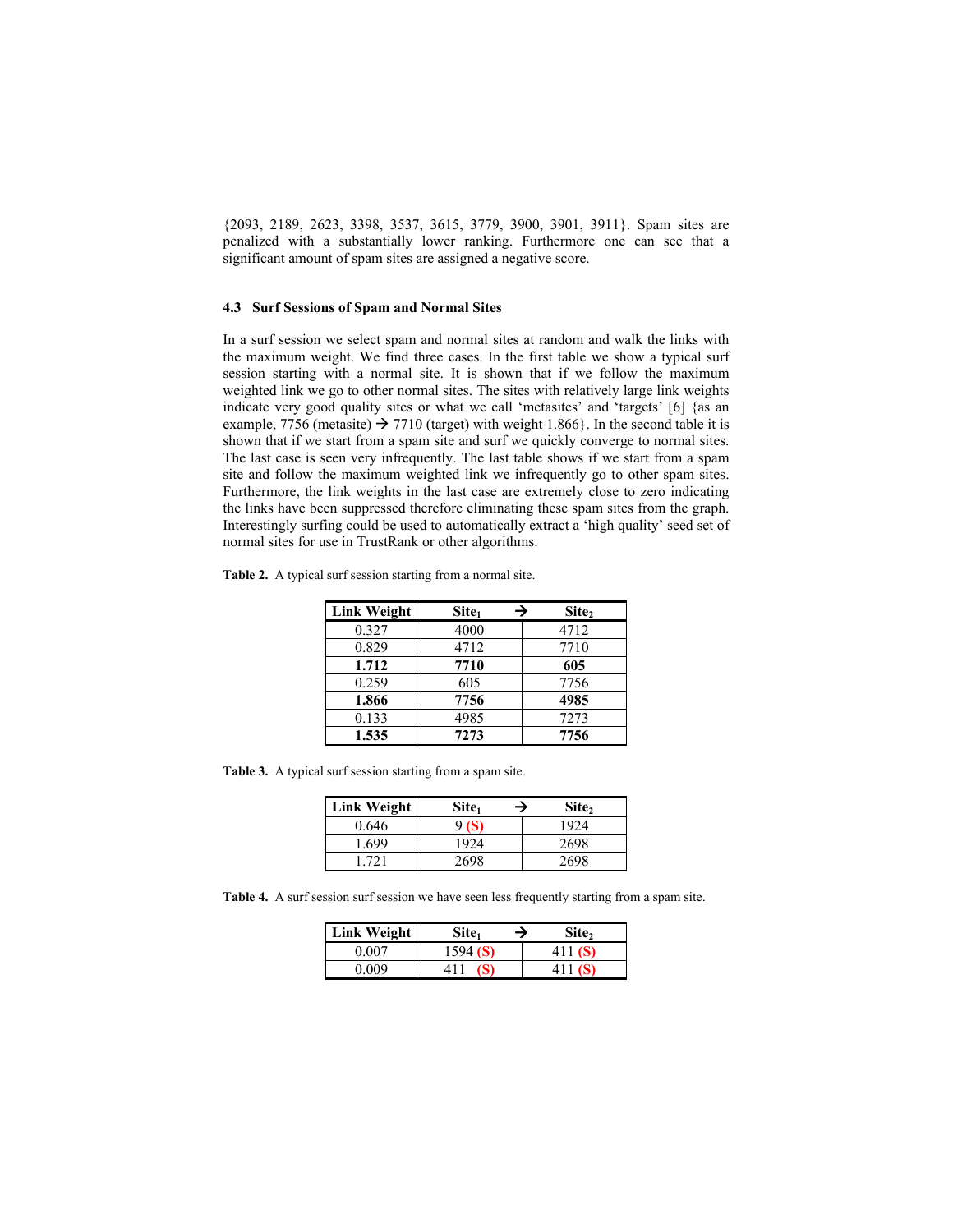## **5 Empirical Validation**

We use a simple machine learning algorithm called MaxSim to classify sites. The algorithm is conceptually simpler and more efficient alternative to Support Vector Machines for an arbitrary number of classes. It has many attractive theoretical properties regarding underfitting, overfitting, power of generalization, computational complexity and robustness. MaxSim has proven to perform essentially as well as or better than SVM for these types of problems.

We are interested in classifying a site X by comparing its similarity to a set of previously classified training sites. The site X will be assigned to the class (normal, spam) whose sites are most similar to X. Given a set of I class-labeled training sites  ${X_i, \xi(X_i)}$ , i = 1..I, where  $\xi(X_i)$  is the class of  $X_i$ , and for an unclassified site X, we define the class similarity of X with respect to a class C as

$$
S_C(X) = \sum_{X_k \in C} \alpha_k \, s \langle X_k, X \rangle \tag{6}
$$

where s is the similarity function and  $\alpha_k \geq 0$  reflects the relative importance given to each  $X_k$  with respect to the classification. We can therefore predict the class of X using the following decision function:

$$
\xi(X) = \arg c \, \left\{ \max \left( S_C(X) \right) \right\} \tag{7}
$$

#### **5.1 Latent Link-based Features**

It is natural to define a measure of flow entering and leaving a site called inflow and outflow, respectively. Furthermore since our weighted links are either positive or negative this definition is extended to measure the positive and negative *inflow<sup>+</sup>*\− and *outflow*<sup>+\−</sup> of sites. Let (i, j) be a link from S<sub>i</sub> to S<sub>i</sub> where  $\omega^+(i, j)$  is a positive weight and  $\omega^-(i, j)$  is a negative weighted link. The *inflow*<sup>+</sup> and *outflow*<sup>+</sup> of a site S are defined respectively as

$$
inflow^+(S_j) = \sum_{S_i \in E} \omega^+(i, j) \quad and \quad outflow^+(S_i) = \sum_{S_j \in E} \omega^+(j, i) \tag{8}
$$

Similarly *inflow*− and *outflow*− of a site S are defined respectively as

$$
inflow^-(S_j) = \sum_{S_i \in E} \omega^-(i, j) \quad and \quad outflow^-(S_i) = \sum_{S_j \in E} \omega^-(j, i) \tag{9}
$$

We derive seven novel features using the notion of flow as a basis {*inflow<sup>+</sup>*, *inflow<sup>-</sup>*, *outflow<sup>+</sup>* , *outflow*<sup>−</sup> , *inflow*, *outflow*, and *flow*} where *inflow* is the sum of both the *inflow<sup>+</sup>* and *inflow*<sup>−</sup> of a site and conversely for *outflow*. Therefore we define *flow* as the sum of the *inflow* and *outflow* of a site. We also use the Local Sapling Heuristic as a feature for classification. This heuristic essentially computes the flow of a site from its local neighborhood of a given length.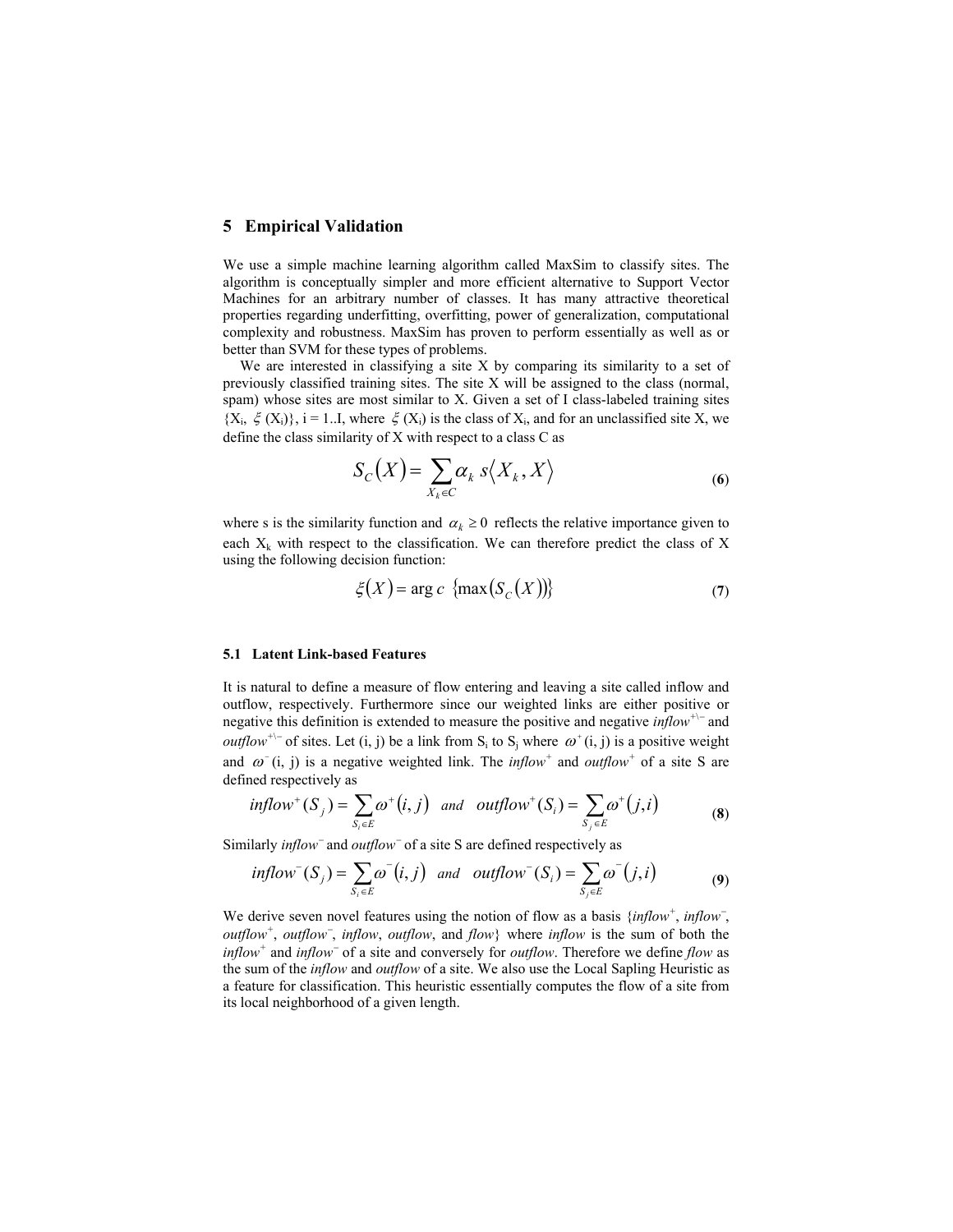Using MaxSim with the Radial Basis Function we classify 90.54% of the sites correctly where ( $\sigma$  = 0.015). The results validate our model for ranking links as well as detecting spam. Furthermore our Latent Graph can be used to derive more sophisticated features to achieve potentially better classification results.

## **6 Conclusion**

We provide a new direction in Adversarial Information Retrieval by ranking links instead of the traditional approaches of ranking sites or using textual based features for classification. Our model automatically suppresses spam links therefore eliminating their influence from the graph while reinforcing and creating links to normal sites making them more accessible. We show the validity of these techniques by ranking spam sites, surfing and using a classification algorithm. We classify 90.54% of the sites correctly with features derived from our Latent Graph.

**Acknowledgments.** This research was also made with Government support under and awarded by DoD, Air Force Office of Scientific Research, National Defense Science and Engineering Graduate (NDSEG) Fellowship, 32 CFR 168a.We thank Jean-Louis Lassez for the many the many insightful discussions.

#### **References**

- **1.** Gyongyi, Z., Garcia-Molina, H., Pedersen, J.: Combating web spam with TrustRank. VLDB Conference, 576-587 (2004)
- **2.** Benczur, A., Csalogany, K., Sarlos, T., Uher, M.: SpamRank Fully Automatic Link Spam Detection. AIRWeb (2005)
- **3.** Wu, B., Davison, B.: Identifying Link Farm Spam Pages. WWW, 820-829 (2005)
- **4.** Gyongyi, Z., Garcia-Molina, H.: Link Spam Alliances. VLDB, 517-528 (2005)
- **5.** Castillo, C., Donato, D. Gionis, A., Murdock, V., Silvestri, F.: Know your neighbors: Web spam detection using the web topology. Yahoo! Research (2006)
- **6.** Lassez, J-L., Rossi, R., Jeev, K.: Ranking Links on the Web: Search and Surf Engines. Lecture Notes of Artificial Intelligence, IEA/AIE, 199-208 (2008)
- **7.** Kleinberg, J.: Authoritative sources in a hyperlinked environment. In Proceedings of the 9th ACM-SIAM, SODA (1998)
- **8.** Page, L., Brin, S., Motwani, R., Winograd, T.: The PageRank citation ranking: Bringing order to the web. Stanford Digital Library Technologies Project (1998)
- **9.** Lempel, R., Moran, S.: The stochastic approach for link-structure analysis (SALSA) and the TKC effect. In 9th International WWW Conference, (2000)
- **10.** Lassez, J-L., Rossi, R., Sheel, S., Mukkamala, S.: Signature Based Intrusion Detection System using Latent Semantic Analysis, IJCNN, 1068-1074 (2008)
- **11.** Web Spam Challenge: http://webspam.lip6.fr
- **12.** Berry, M.W., Browne, M.: Understanding Search Engines: Mathematical Modeling and Text Retrieval. SIAM (2005)
- **13.** Eckart, C., Young, G.: The approximation of one matrix by another of lower rank. Psychometrika. 1, 211-218 (1936)
- **14.** Deerwester, S., Dumais, S., Landauer, T.K., Furnas, G., Harshman, R.: Indexing by latent semantic analysis. J. Amer. Soc. Info. Sci. 41, 391-407 (1990)